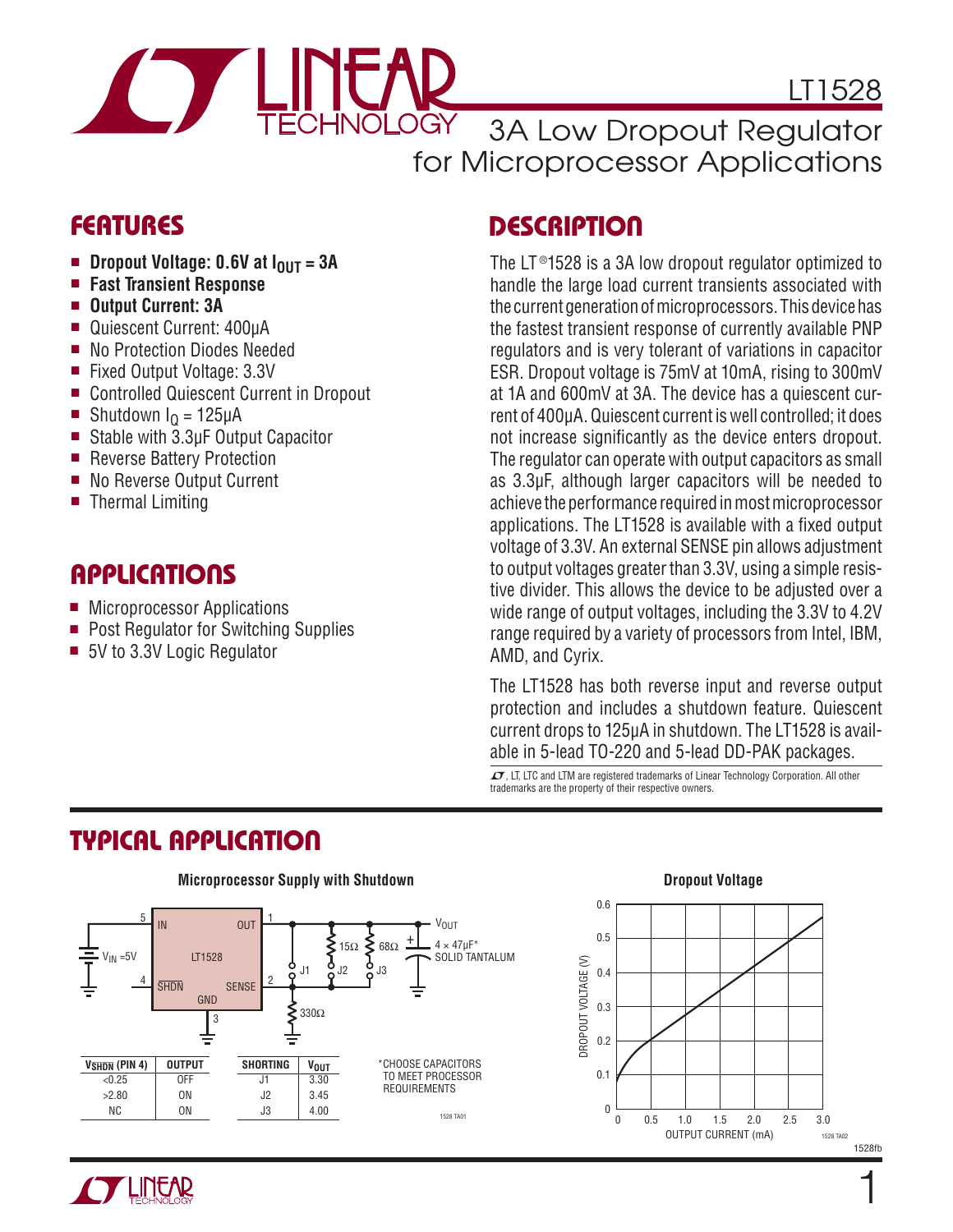# **ABSOLUTE MAXIMUM RATINGS**

**(Note 1)**

| Output Short-Circuit Duration  Indefinite                                                   |  |
|---------------------------------------------------------------------------------------------|--|
|                                                                                             |  |
| <b>Operating Junction Temperature Range</b>                                                 |  |
|                                                                                             |  |
| Lead Temperature (Soldering, 10 sec)  300°C                                                 |  |
| *For applications requiring input voltage ratings greater than 15V,<br>contact the factory. |  |

## **PIN CONFIGURATION**



## **ORDER INFORMATION**

| <b>LEAD FREE FINISH</b>  | <b>TAPE AND REEL</b> | PART MARKING        | <b>PACKAGE DESCRIPTION</b> | <b>TEMPERATURE RANGE</b>          |
|--------------------------|----------------------|---------------------|----------------------------|-----------------------------------|
| LT1528CQ#PBF             | LT1528CQ#TRPBF       | LT1528CQ            | 5-Lead Plastic DD-PAK      | $\log$ to 125°C                   |
| LT1528CT#PBF             | LT1528CT#TRPBF       | LT1528CT            | 5-Lead Plastic TO-220      | $0^{\circ}$ C to 125 $^{\circ}$ C |
| <b>LEAD BASED FINISH</b> | <b>TAPE AND REEL</b> | <b>PART MARKING</b> | <b>PACKAGE DESCRIPTION</b> | <b>TEMPERATURE RANGE</b>          |
| LT1528CQ                 | IT1528CO#TR          | LT1528CQ            | 5-Lead Plastic DD-PAK      | $0^{\circ}$ C to 125 $^{\circ}$ C |
| LT1528CT                 | LT1528CT#TR          | LT1528CT            | 5-Lead Plastic TO-220      | $0^{\circ}$ C to 125 $^{\circ}$ C |

Consult LTC Marketing for parts specified with wider operating temperature ranges.

For more information on lead free part marking, go to: http://www.linear.com/leadfree/

For more information on tape and reel specifications, go to: http://www.linear.com/tapeandreel/

#### **ELECTRICAL CHARACTERISTICS** The  $\bullet$  denotes the specifications which apply over the full operating **temperature range, otherwise specifications are at**  $T_J = 25^{\circ}C$ **.**

| <b>PARAMETER</b>                       | <b>CONDITIONS</b>                                                                                                                     | MIN            | TYP            | <b>MAX</b>     | <b>UNITS</b> |
|----------------------------------------|---------------------------------------------------------------------------------------------------------------------------------------|----------------|----------------|----------------|--------------|
| Regulated Output Voltages (Notes 3, 4) | $V_{IN}$ = 3.8V, $I_{OUT}$ = 1mA<br>$1.3$ V < V <sub>IN</sub> < 15V, 1mA < I <sub>OUT</sub> < 3A                                      | 3.250<br>3.200 | 3.300<br>3.300 | 3.350<br>3.400 | $\vee$<br>V  |
| Line Regulation (Note 4)               | $\Delta V_{IN}$ = 3.8V to 15V, $I_{OII}$ = 1mA                                                                                        |                | 1.5            | 1.0            | mV           |
| Load Regulation (Note 4)               | $\Delta I_{\text{LOAD}}$ = 1mA to 3A, V <sub>IN</sub> = 4.3V<br>$\Delta I_{\text{LOAD}} = 1 \text{mA}$ to 3A, $V_{\text{IN}} = 4.3 V$ |                | 12<br>15       | 20<br>30       | mV<br>mV     |
| Dropout Voltage (Note 5)               | $l_{\text{LOAD}} = 10 \text{mA}$<br>$I_{\text{LOAD}} = 10 \text{mA}$                                                                  |                | 70             | 110<br>150     | mV<br>mV     |



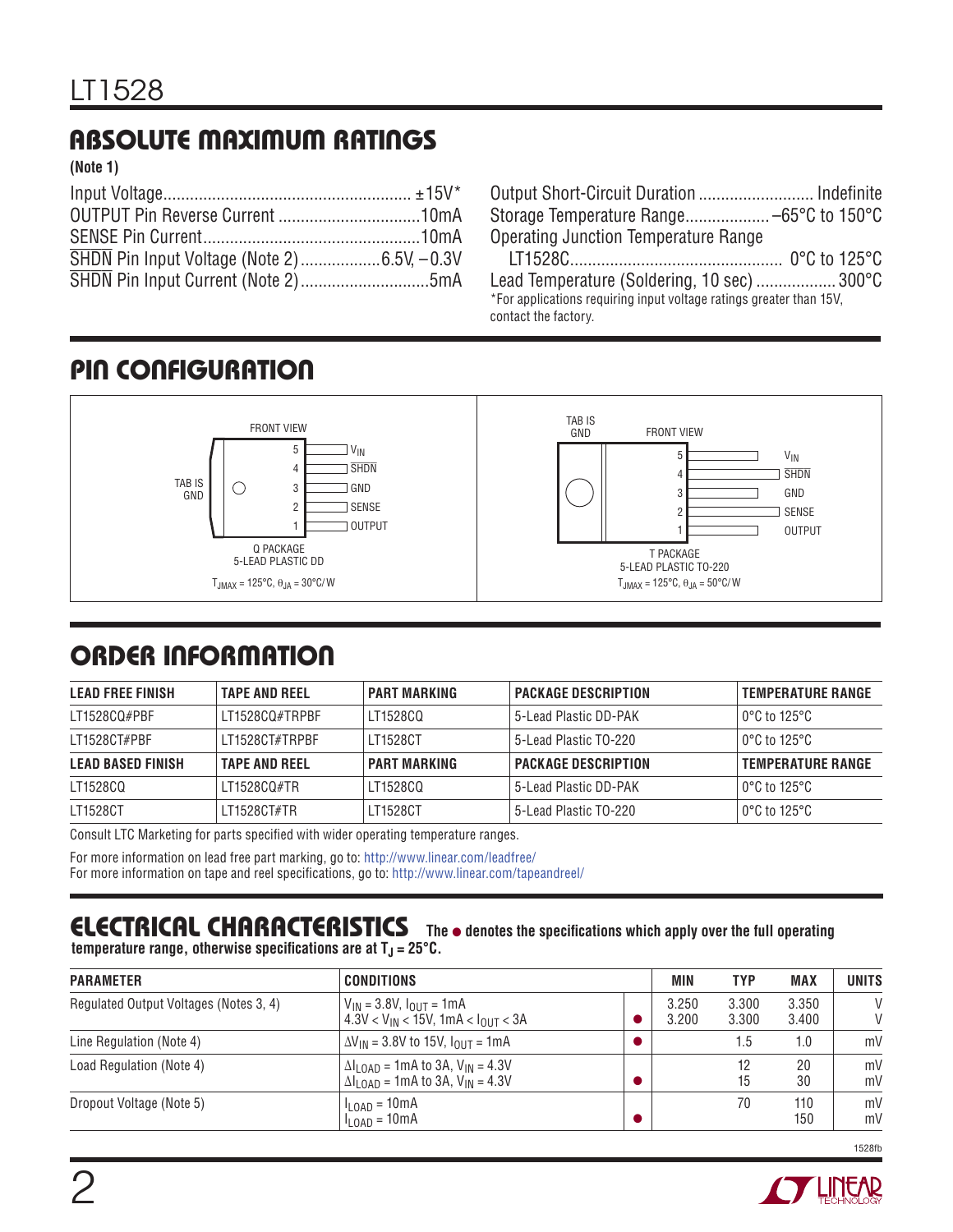# **ELECTRICAL CHARACTERISTICS** The  $\bullet$  denotes the specifications which apply over the full operating

| temperature range, otherwise specifications are at T $_{\textrm{\scriptsize{J}}}$ = 25°C. |  |  |  |  |
|-------------------------------------------------------------------------------------------|--|--|--|--|
|-------------------------------------------------------------------------------------------|--|--|--|--|

| <b>PARAMETER</b>                        | <b>CONDITIONS</b>                                                                                    |           | <b>MIN</b> | <b>TYP</b>   | <b>MAX</b> | <b>UNITS</b> |
|-----------------------------------------|------------------------------------------------------------------------------------------------------|-----------|------------|--------------|------------|--------------|
| Dropout Voltage (Note 5)                | $I_{LOAD} = 100mA$<br>$I_{LOAD} = 100mA$                                                             | $\bullet$ |            | 150          | 200<br>250 | mV<br>mV     |
|                                         | $I_{LOAD} = 700mA$<br>$I_{LOAD} = 700mA$                                                             | $\bullet$ |            | 280          | 320<br>420 | mV<br>mV     |
|                                         | $I_{\text{LOAD}} = 1.5A$<br>$I_{LOAD} = 1.5A$                                                        | ●         |            | 390          | 450<br>600 | mV<br>mV     |
|                                         | $I_{\text{LOAD}} = 3A$<br>$I_{\text{LOAD}} = 3A$                                                     | $\bullet$ |            | 570          | 670<br>850 | mV<br>mV     |
| GND Pin Current (Note 6)                | $I_{LOAD} = 0mA$<br>$I_{\text{LOAD}} = 0 \text{mA}, T_J = 125^{\circ} \text{C}$ (Note 7)             |           |            | 450<br>1.9   | 750        | μA<br>mA     |
|                                         | $I_{LOAD} = 100mA$<br>$I_{\text{LOAD}} = 100 \text{mA}, T_J = 125 \text{°C}$ (Note 7)                |           |            | 1.2<br>2.7   | 2.5        | mA<br>mA     |
|                                         | $I_{LOAD} = 300mA$<br>$I_{10AD}$ = 300mA, T <sub>J</sub> = 125°C (Note 7)                            |           |            | 2.6<br>4.1   | 4.0        | mA<br>mA     |
|                                         | $I_{LOAD} = 700mA$<br>$I_{\text{LOAD}}$ = 700mA, T <sub>J</sub> = 125°C (Note 7)                     |           |            | 7.3<br>8.8   | 12.0       | mA<br>mA     |
|                                         | $I_{\text{LOAD}} = 1.5A$                                                                             | $\bullet$ |            | 22           | 40         | mA           |
|                                         | $I_{\text{LOAD}} = 3A$                                                                               | $\bullet$ |            | 85           | 140        | mA           |
| SENSE Pin Current (Notes 4, 8)          |                                                                                                      |           | 90         | 130          | 250        | μA           |
| <b>SHDN</b> Threshold                   | $V_{OIII} =$ Off-to-On<br>$V_{\text{OUT}} = \text{On-to-off}$                                        | ●         | 0.25       | 1.20<br>0.75 | 2.80       | V<br>$\vee$  |
| <b>SHDN</b> Pin Current (Note 9)        | $V_{\overline{SHDN}} = 0V$                                                                           | $\bullet$ |            | 37           | 100        | μA           |
| Quiescent Current in Shutdown (Note 10) | $V_{IN}$ = 6V, $V_{\overline{SHDN}}$ = 0V                                                            | $\bullet$ |            | 110          | 220        | μA           |
| <b>Ripple Rejection</b>                 | $V_{IN} - V_{OUIT} = 1V(Avg)$ , $V_{RIPPLE} = 0.5V_{P-P}$<br>$f_{RIPPLE}$ = 120Hz, $I_{LOAD}$ = 1.5A |           | 50         | 67           |            | dB           |
| <b>Current Limit</b>                    | $V_{IN} - V_{OUT} = 7V$<br>$V_{IN} = 4.3V$ , $\Delta V_{OUT} = -0.1V$                                | $\bullet$ | 3.2        | 4.5<br>4.0   |            | A<br>Α       |
| Input Reverse Leakage Current           | $V_{IN} = -15V$ , $V_{OIIT} = 0V$                                                                    | $\bullet$ |            |              | 1.0        | mA           |
| Reverse Output Current (Note 11)        | $V_{OIII}$ = 3.3V, $V_{IN}$ = 0V                                                                     |           |            | 120          | 250        | μA           |

**Note 1:** Stresses beyond those listed under Absolute Maximum Ratings may cause permanent damage to the device. Exposure to any Absolute Maximum Rating condition for extended periods may affect device reliability and lifetime.

**Note 2:** The SHDN pin input voltage rating is required for a low impedance source. Internal protection devices connected to the SHDN pin will turn on and clamp the pin to approximately 7V or –0.6V. This range allows the use of 5V logic devices to drive the pin directly. For high impedance sources or logic running on supply voltages greater than 5.5V, the maximum current driven into the  $\overline{\text{SHDN}}$  pin must be less than 5mA.

**Note 3:** Operating conditions are limited by maximum junction temperature. The regulated output voltage specification will not apply for all possible combinations of input voltage and output current. When operating at maximum input voltage, the output current must be limited. When operating at maximum output current, the input voltage range must be limited.

**Note 4:** The LT1528 is tested and specified with the SENSE pin connected to the OUTPUT pin.

**Note 5:** Dropout voltage is the minimum input/output voltage required to

maintain regulation at the specified output current. In dropout the output voltage will be equal to:  $(V_{IN} - V_{DROPOUT})$ .

**Note 6:** GND pin current is tested with  $V_{IN} = V_{OUT}$  (nominal) and a current source load. This means that the device is tested while operating in its dropout region. This is the worst-case GND pin current. The GND pin current will decrease slightly at higher input voltages.

**Note 7:** GND pin current will rise at  $T_{J}$  > 75°C. This is due to internal circuitry designed to compensate for leakage currents in the output transistor at high temperatures. This allows quiescent current to be minimized at lower temperatures, yet maintain output regulation at high temperatures with light loads. See quiescent current curve in typical performance characteristics section.

**Note 8:** SENSE pin current flows into the SENSE pin.

**Note 9:**  $\overline{\text{SHDN}}$  pin current at  $V_{\overline{\text{SHDN}}}$  = 0V flows out of the  $\overline{\text{SHDN}}$  pin. **Note 10:** Quiescent current in shutdown is equal to the total sum of the SHDN pin current (40μA) and the GND pin current (70μA).

**Note 11:** Reverse output current is tested with the input pin grounded and the OUTPUT pin forced to the rated output voltage. This current flows into the OUTPUT pin and out of the GND pin.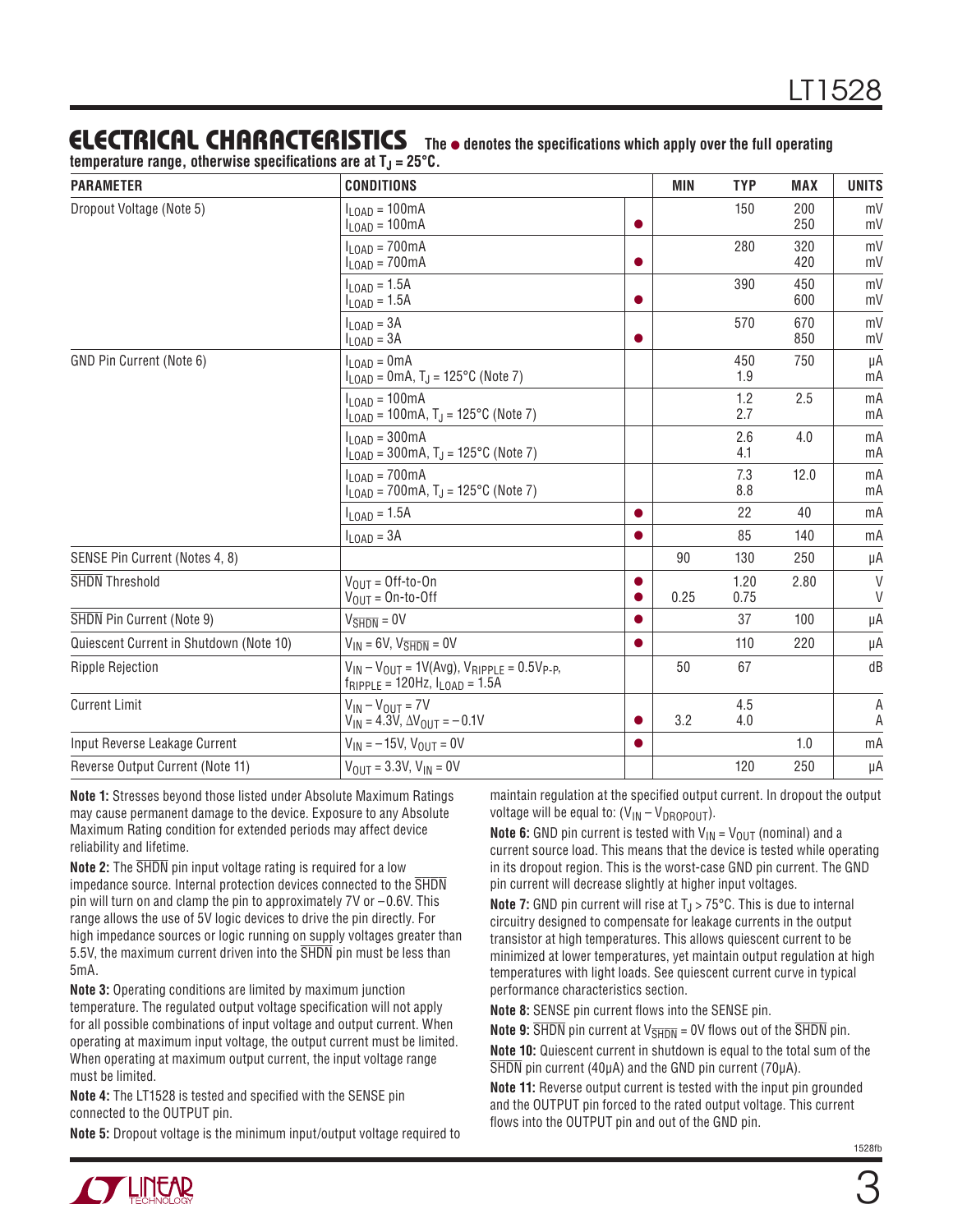# **TYPICAL PERFORMANCE CHARACTERISTICS**









**Quiescent Current Current Current Current Current Current Current Current Current Current Current Current Current Current Current Current Current Current Current Current Current Current Current Current Current Current Cur** 







**GND Pin Current GND Pin Current CND Pin Current** 



# **SHDN Pin Threshold**





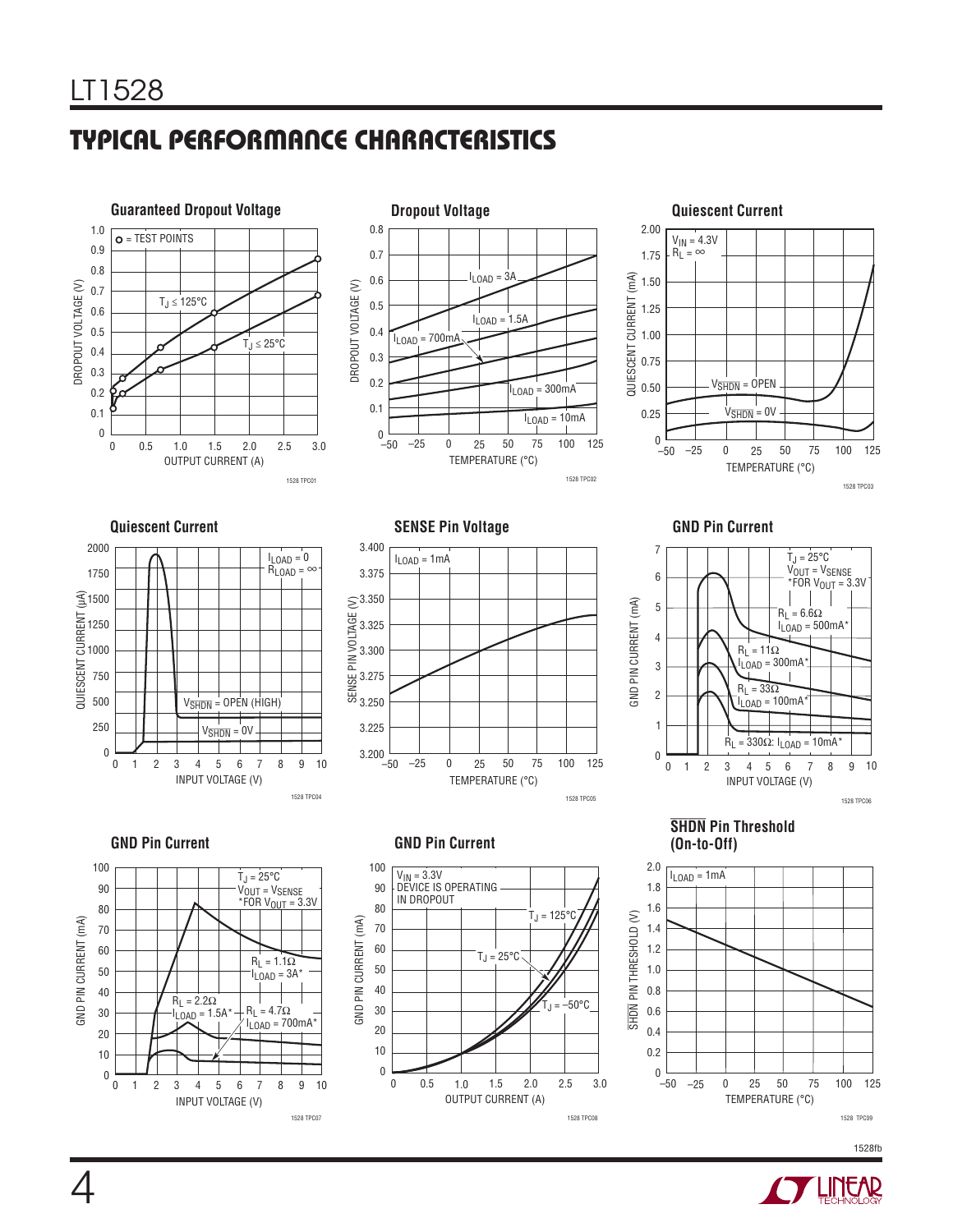## **TYPICAL PERFORMANCE CHARACTERISTICS**







**SENSE Pin Current** 



**Reverse Output Current Current Limit**











1528fb

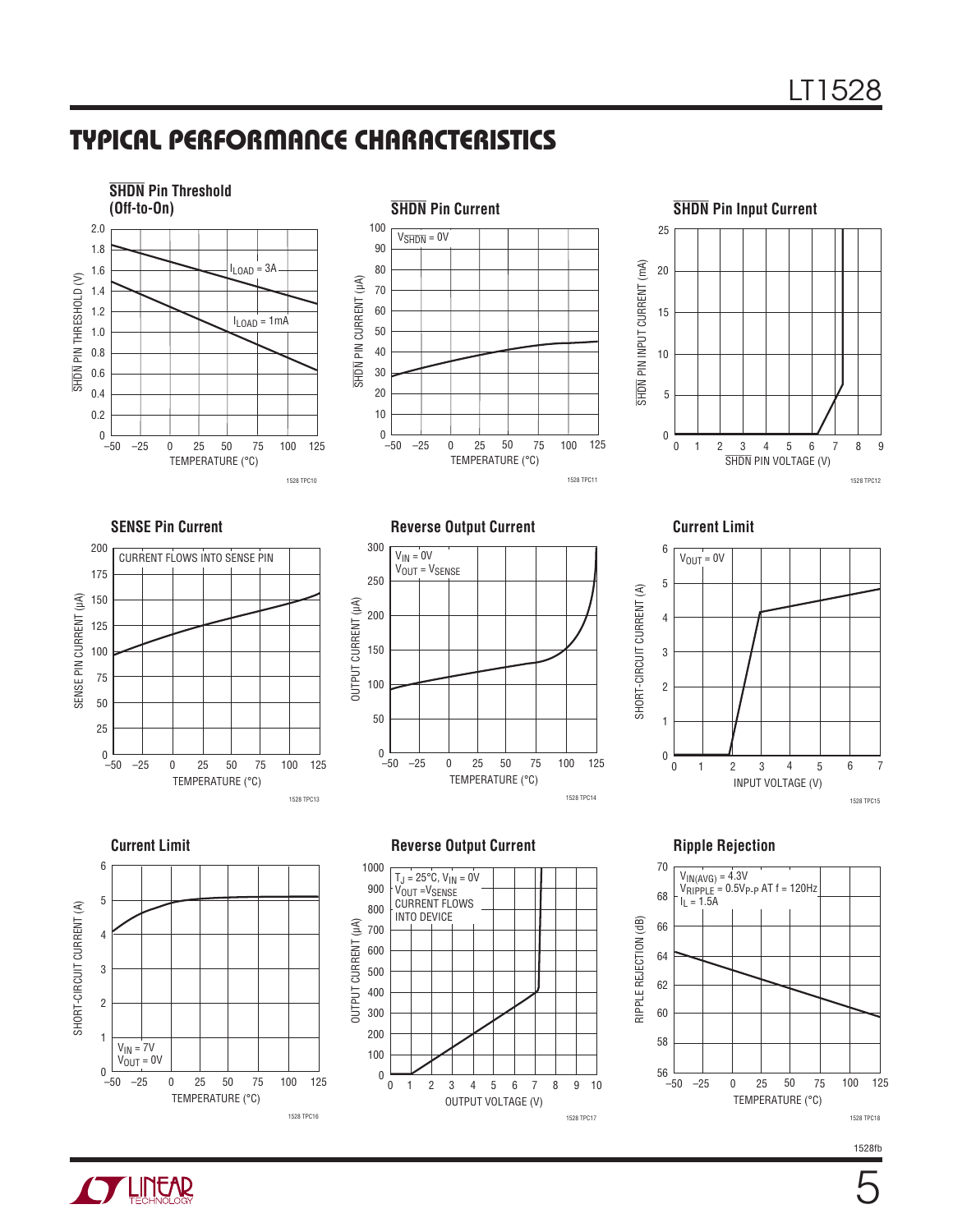# **TYPICAL PERFORMANCE CHARACTERISTICS**



## **PIN FUNCTIONS**

**OUTPUT (Pin 1):** The OUTPUT pin supplies power to the load. A minimum output capacitor of 3.3μF is required to prevent oscillations. Larger values will be needed to achieve the transient performance required by high speed microprocessors. See the Applications Information section for more on output capacitance and reverse output characteristics.

**SENSE (Pin 2):** The SENSE pin is the input to the error amplifier. Optimum regulation will be obtained at the point where the SENSE pin is connected to the OUTPUT pin. For most applications the SENSE pin is connected directly to the OUTPUT pin at the regulator. In critical applications small voltage drops caused by the resistance  $(R_P)$  of PC traces between the regulator and the load, which would

normally degrade regulation, may be eliminated by connecting the SENSE pin to the OUTPUT pin at the load as shown in Figure 1 (Kelvin Sense Connection). Note that the voltage drop across the external PC traces will add to the dropout voltage of the regulator. The SENSE pin bias current is 150μA at the nominal regulated output voltage. See SENSE Pin Current vs Temperature in the Typical Performance Characteristics section. This pin is internally clamped to  $-0.6V$  (one  $V_{BF}$ ).

The SENSE pin can also be used with a resistor divider to achieve output voltages above 3.3V. See the Applications Information section for information on adjustable operation.



1528fb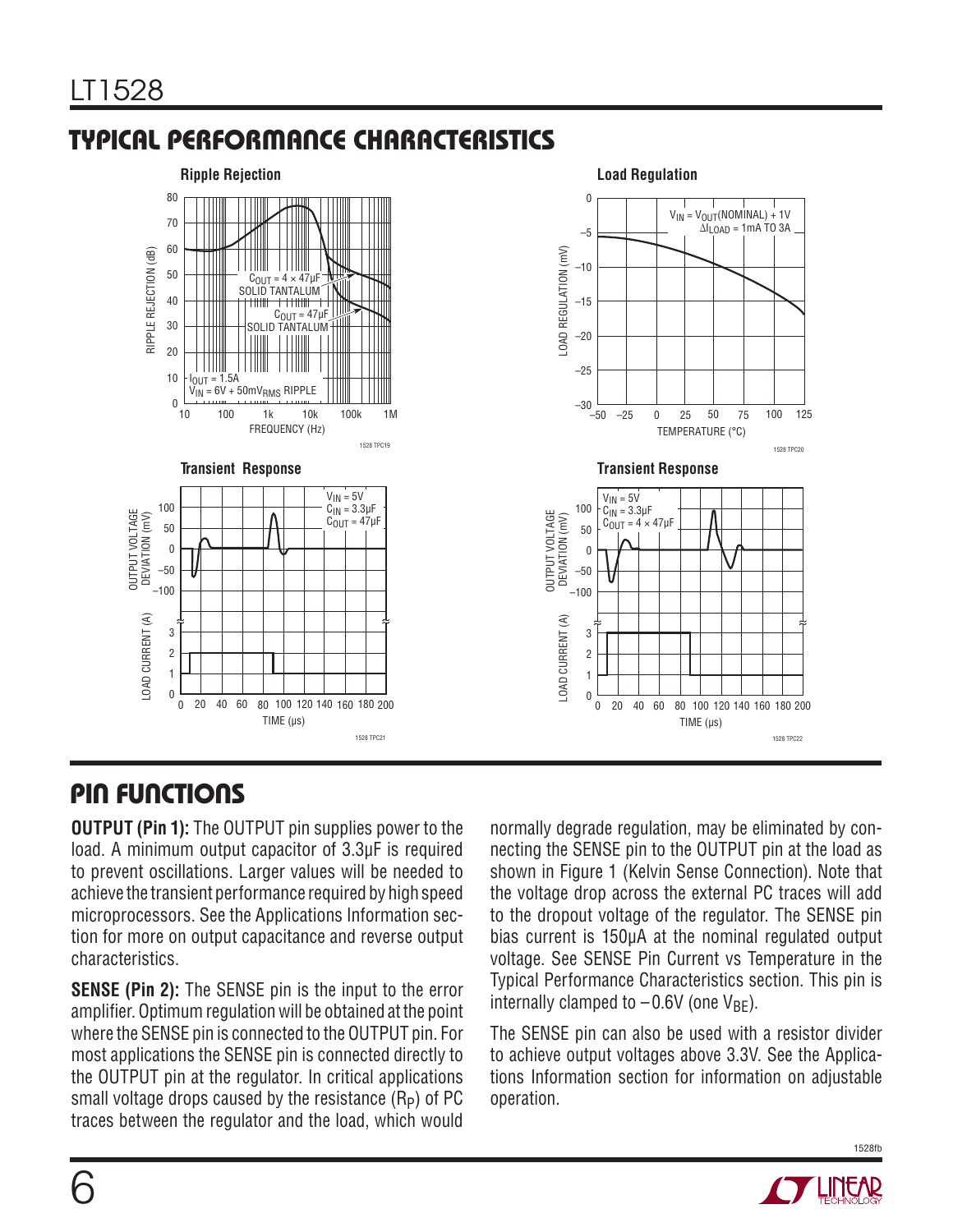#### **PIN FUNCTIONS**

**SHDN (Pin 4):** This pin is used to put the device into shutdown. In shutdown the output of the device is turned off. This pin is active low. The device will be shut down if the SHDN pin is actively pulled low. The SHDN pin current with the pin pulled to ground will be 60µA. The SHDN pin is internally clamped to 7V and  $-0.6V$  (one  $V_{BF}$ ). This allows the  $\overline{\text{SHDN}}$  pin to be driven directly by 5V logic or by open collector logic with a pull-up resistor. The pull-up resistor is only required to supply the leakage current of the open collector gate, normally several microamperes. Pull-up current must be limited to a maximum of 5mA. A curve of SHDN pin input current as a function of voltage appears in the Typical Performance Characteristics section. If the  $\overline{\text{SHDN}}$  pin is not used it can be left open circuit. The device will be active output on if the SHDN pin is not connected.

**VIN (Pin 5):** Power is supplied to the device through the input pin. The input pin should be bypassed to ground if

## **APPLICATIONS INFORMATION**

The LT1528 is a 3A low dropout regulator optimized for microprocessor applications. Dropout voltage is only 0.6V at 3A output current. With the SENSE pin shorted to the OUTPUT pin, the output voltage is set to 3.3V. The device operates with a quiescent current of 400μA. In shutdown, the quiescent current drops to only 125μA. The LT1528 incorporates several protection features, including protection against reverse input voltages. If the output is held at the rated output voltage when the input is pulled to ground, the LT1528 acts like it has a diode in series with its output and prevents reverse current flow.

#### **Adjustable Operation**

The LT1528 can be used as an adjustable regulator with an output voltage range of 3.3V to 14V. The output voltage is set by the ratio of two external resistors as shown in Figure 2. The device servos the output voltage to maintain the voltage at the SENSE pin at 3.3V. The current in R1 is then equal to 3.3V/R1. The current in R2 is equal to the sum of the current in R1 and the SENSE pin current. The SENSE pin current,  $130\mu$ A at  $25\textdegree$ C, flows through R2 the device is more than six inches away from the main input filter capacitor. The LT1528 is designed to withstand reverse voltages on the input pin with respect to ground and the OUTPUT pin. In the case of reversed input, the LT1528 will act as if there is a diode in series with its input. There will be no reverse current flow into the LT1528 and no reverse voltage will appear at the load. The device will protect both itself and the load.



**Figure 1. Kelvin Sense Connection**

into the SENSE pin. The output voltage can be calculated using the formula in Figure 2. The value of R1 should be less than 330Ω to minimize errors in the output voltage caused by the SENSE pin current. Note that in shutdown the output is turned off and the divider current will be zero. Curves of SENSE Pin Voltage vs Temperature and SENSE Pin Current vs Temperature appear in the Typical Performance Characteristics section.



**Figure 2. Adjustable Operation**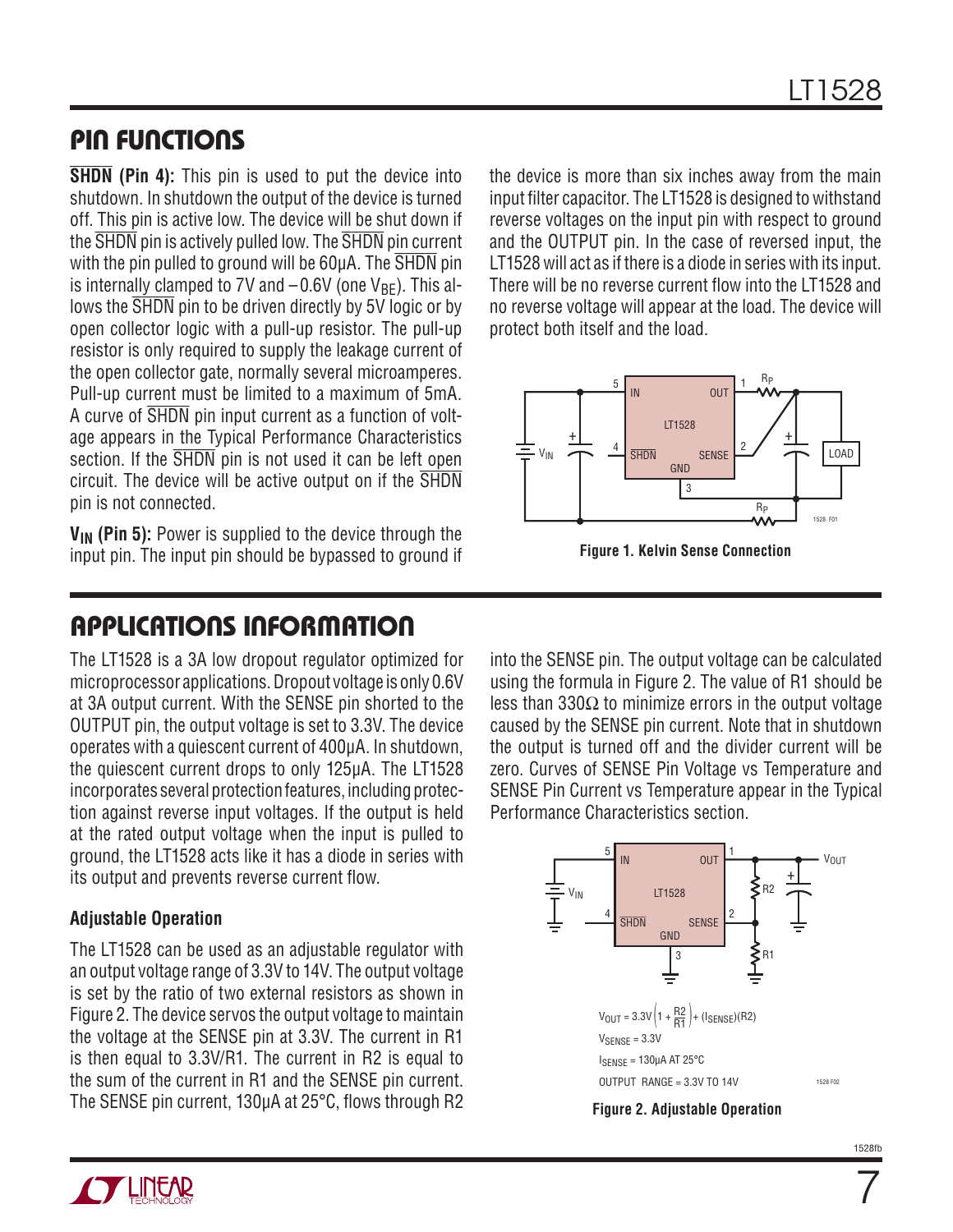# **APPLICATIONS INFORMATION**

The LT1528 is specified with the SENSE pin tied to the OUTPUT pin. This sets the output voltage to 3.3V. Specifications for output voltage greater than 3.3V will be proportional to the ratio of the desired output voltage to 3.3V ( $V_{011}$ 7/3.3V). For example, load regulation for an output current change of 1mA to 1.5A is –5mV (typical) at  $V_{\text{OUT}} = 3.3V$ . At  $V_{\text{OUT}} = 12V$ , load regulation would be:

 $(12V/3.3V) \cdot (-5mV) = (-18mV)$ 

#### **Thermal Considerations**

The power handling capability of the device will be limited by the maximum rated junction temperature (125°C). The power dissipated by the device will be made up of two components:

- 1. Output current multiplied by the input/output voltage differential,  $I_{\text{OUT}} \bullet (V_{\text{IN}} - V_{\text{OUT}})$ , and
- 2. GND pin current multiplied by the input voltage, IGND • VIN.

The GND pin current can be found by examining the GND Pin Current curves in the Typical Performance Characteristics. Power dissipation will be equal to the sum of the two components listed above.

The LT1528 has internal thermal limiting designed to protect the device during overload conditions. For continuous normal load conditions the maximum junction temperature rating of 125°C must not be exceeded. It is important to give careful consideration to all sources of thermal resistance from junction-to-ambient. Additional heat sources mounted nearby must also be considered.

For surface mount devices heat sinking is accomplished by using the heat spreading capabilities of the PC board and its copper traces. Experiments have shown that the heat spreading copper layer does not have to be electrically connected to the tab of the device. The PC material can be very effective at transmitting heat between the pad area, attached to the tab of the device, and a ground or power plane either inside or on the opposite side of the board. Although the actual thermal resistance of the PC material is high, the length/area ratio of the thermal resistor between layers is small. Copper board stiffeners and plated through holes can also be used to spread the heat generated by power devices.

Table 1a lists thermal resistance for the DD package. For the TO-220 package (Table 1b) thermal resistance is given for junction-to-case only since this package is usually mounted to a heat sink. Measured values of thermal resistance for several different copper areas are listed for the DD package. All measurements were taken in still air on 3/32" FR-4 board with one ounce copper. This data can be used as a rough guideline in estimating thermal resistance. The thermal resistance for each application will be affected by thermal interactions with other components as well as board size and shape. Some experimentation will be necessary to determine the actual value.

#### **Table 1a. Q-Package, 5-Lead DD**

| <b>COPPER AREA</b>                                                                                                    |                 |                                 | <b>THERMAL RESISTANCE</b> |  |  |
|-----------------------------------------------------------------------------------------------------------------------|-----------------|---------------------------------|---------------------------|--|--|
| TOPSIDE*                                                                                                              | <b>BACKSIDE</b> | <b>BOARD AREA</b>               | (JUNCTION-TO-AMBIENT)     |  |  |
| 2500 sq mm                                                                                                            | 2500 sq mm      | $\vert$ 2500 sq mm              | $23^{\circ}$ C/W          |  |  |
| $1000$ sq mm                                                                                                          |                 | $2500$ sq mm $\vert$ 2500 sq mm | $25^{\circ}$ C/W          |  |  |
| $125$ sq mm                                                                                                           |                 | 2500 sq mm   2500 sq mm         | $33^{\circ}$ C/W          |  |  |
| <b>Minimal and the components of the control of the set of all of the set of the set of the set of the set of the</b> |                 |                                 |                           |  |  |

\*Device is mounted on topside.

#### **Table 1b. T Package, 5-Lead TO-220**

| Thermal Resistance (Junction-to-Case) |  |
|---------------------------------------|--|
|                                       |  |

#### **Calculating Junction Temperature**

Example: Given an output voltage of 3.3V, an input voltage range of 4.5V to 5.5V, an output current range of 0mA to 500mA and a maximum ambient temperature of 50°C, what will the maximum junction temperature be?

The power dissipated by the device will be equal to:

 $I_{\text{OUT}(MAX)}$  •  $(V_{\text{IN}(MAX)} - V_{\text{OUT}}) + [I_{\text{GND}}$  •  $V_{\text{IN}(MAX)}]$ 

where,

 $I_{\text{OUT} (MAX)} = 500 \text{mA}$  $V_{IN(MAX)} = 5.5V$  $I_{GND}$  at ( $I_{OUIT}$  = 500mA,  $V_{IN}$  = 5.5V) = 4mA

so,

 $P = 500$ mA • (5.5V – 3.3V) + (4mA • 5.5V) = 1.12W

If we use a DD package, the thermal resistance will be in the range of 23°C/W to 33°C/W depending on the copper area. So the junction temperature rise above ambient will be approximately equal to:

 $1.12W \cdot 28^{\circ}$ C/W =  $31.4^{\circ}$ C

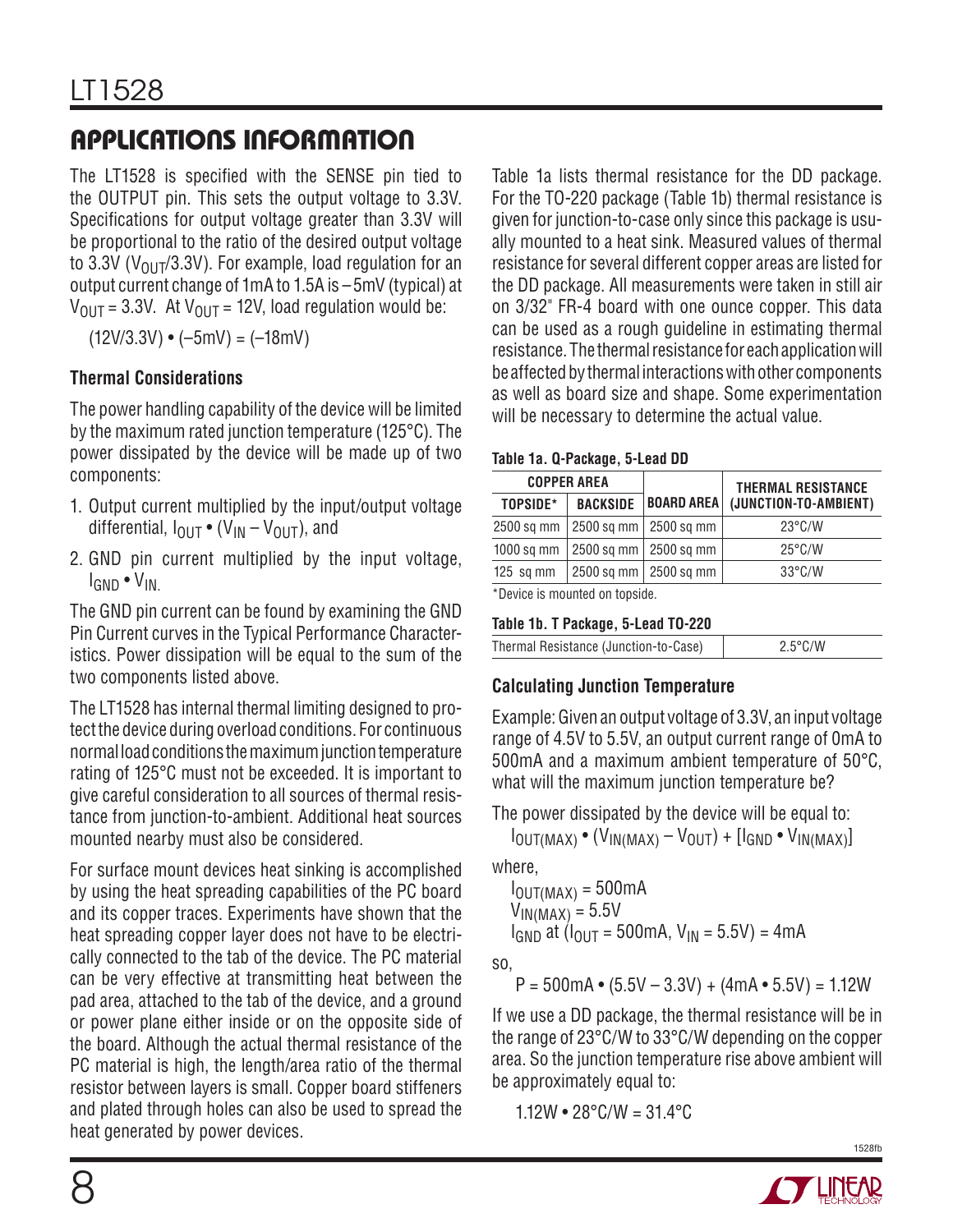## **APPLICATIONS INFORMATION**

The maximum junction temperature will be equal to the maximum junction temperature rise above ambient plus the maximum ambient temperature or:

 $T_{JMAX} = 50^{\circ}C + 31.4^{\circ}C = 81.4^{\circ}C$ 

#### **Output Capacitance and Transient Performance**

The LT1528 is designed to be stable with a wide range of output capacitors. The minimum recommended value is 3.3μF with an ESR of 2Ω or less. The LT1528 output transient response will be a function of output capacitance. See the Transient Response curves in the Typical Performance Characteristics. Larger values of output capacitance will decrease the peak deviations and provide improved output transient response for larger load transients. Bypass capacitors, used to decouple individual components powered by the LT1528, will increase the effective value of the output capacitor.

#### **Microprocessor Applications**

The LT1528 has been optimized for microprocessor applications, with the fastest transient response of current PNP low dropout regulators. In order to deal with the large load transients associated with current generation microprocessors, output capacitance must be increased. To meet worst-case voltage specifications for many popular processors, four 47μF solid tantalum surface mount capacitors are recommended for decoupling at the microprocessor. These capacitors should have an ESR of approximately 0.1 $\Omega$  to 0.2 $\Omega$  to minimize transient response under worst-case load deltas. The Typical Application shows connections needed to supply power for

| <b>INPUT PIN</b>        | <b>SHDN PIN</b> | <b>OUTPUT/SENSE PINS</b>       |  |
|-------------------------|-----------------|--------------------------------|--|
| $<$ $V_{OII}$ (Nominal) | Open (High)     | Forced to $V_{OIIT}$ (Nominal) |  |
| $<$ $V_{OII}$ (Nominal) | Grounded        | Forced to $V_{OIIT}$ (Nominal) |  |
| Open                    | Open (High)     | >1V                            |  |
| Open                    | Grounded        | $>1$ V                         |  |
|                         |                 |                                |  |

several different processors. This application allows the output voltage to be jumper selectable.

#### **Protection Features**

The LT1528 incorporates several protection features, such as current limiting and thermal limiting, in addition to the normal protection features associated with monolithic regulators. The device is protected against reverse input voltages and reverse voltages from output to input.

Current limit protection and thermal overload protection are intended to protect the device against overload conditions. For normal operation the junction temperatures should not exceed 125°C.

The input of the device will withstand reverse voltages of 15V. Current flow into the device will be limited to less than 1mA (typically less than 100μA) and no negative voltage will appear at the output. The device will protect both itself and the load.

The SENSE pin is internally clamped to one diode drop below ground. If the SENSE pin is pulled below ground, with the input open or grounded, current must be limited to less than 5mA.

Several different input/output conditions can occur in regulator circuits. The output voltage may be held up while the input is either pulled to ground, pulled to some intermediate voltage or is left open circuit. Current flow back into the output will vary depending on the conditions. Many circuits incorporate some form of power management. The following information summarized in Table 2 will help optimize power usage.

| <b>INPUT PIN</b>         | <b>SHDN PIN</b> | <b>OUTPUT/SENSE PINS</b>             | <b>RESULTING CONDITIONS</b>                                                                                 |
|--------------------------|-----------------|--------------------------------------|-------------------------------------------------------------------------------------------------------------|
| $<$ $V_{OIIT}$ (Nominal) | Open (High)     | Forced to V <sub>OUT</sub> (Nominal) | Reverse Output Current $\approx$ 150µA (See Figure 3)<br>Input Current $\approx 1 \mu A$ (See Figure 4)     |
| $<$ $V_{OIII}$ (Nominal) | Grounded        | Forced to V <sub>OUT</sub> (Nominal) | Reverse Output Current $\approx 150 \mu$ A (See Figure 3)<br>Input Current $\approx 1 \mu A$ (See Figure 4) |
| Open                     | Open (High)     | $>1$ V                               | Reverse Output Current $\approx$ 150µA (See Figure 3)                                                       |
| Open                     | Grounded        | $>1$ V                               | Reverse Output Current $\approx$ 150µA (See Figure 3)                                                       |
| $\leq 0.8V$              | Open (High)     | $\leq 0$ V                           | Output Current = $0$                                                                                        |
| $\leq 0.8V$              | Grounded        | $\leq 0$ V                           | Output Current = $0$                                                                                        |
| >1.5V                    | Open (High)     | $\leq 0$ V                           | Output Current = Short-Circuit Current                                                                      |
| $-15V < V_{IN} < 15V$    | Grounded        | $\leq 0$ V                           | Output Current = $0$                                                                                        |

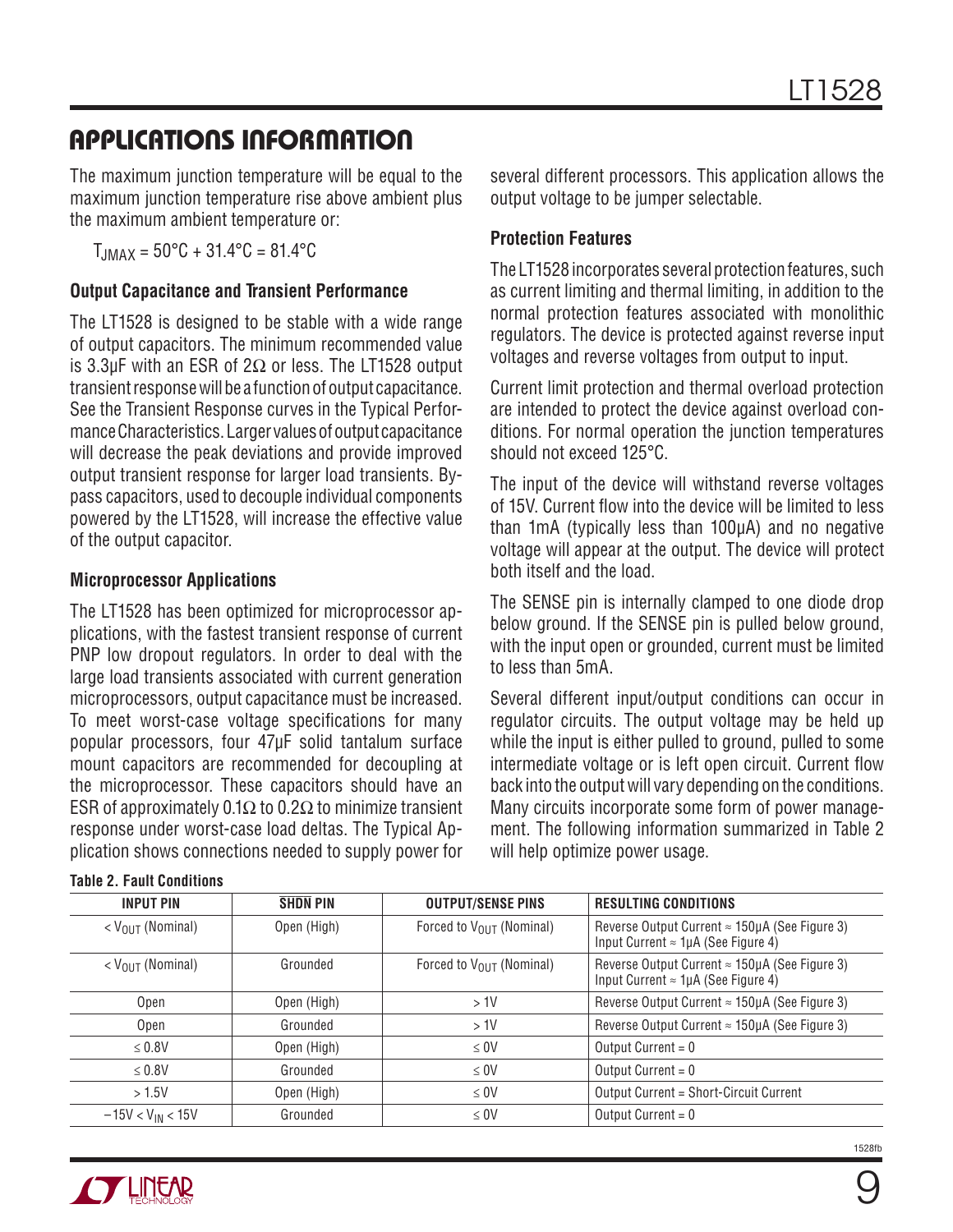# **APPLICATIONS INFORMATION**

The reverse output current will follow the curve in Figure 3 when the input is pulled to ground. This current flows through the OUTPUT pin to ground. The state of the SHDN pin will have no effect on output current when the input pin is pulled to ground.

In some applications it may be necessary to leave the input on the LT1528 unconnected when the output is held high. This can happen when the LT1528 is powered from a rectified AC source. If the AC source is removed, then the input of the LT1528 is effectively left floating. The reverse output current also follows the curve in Figure 3 if the input pin is left open. The state of the  $\overline{\text{SHDN}}$  pin will have no effect on the reverse output current when the input pin is floating.

When the input of the LT1528 is forced to a voltage below its nominal output voltage and its output is held high, the output current will follow the curve shown in Figure 3. This can happen if the input of the LT1528 is connected to a low voltage and the output is held up by a second regulator circuit. When the input pin is forced below the 0utput pin or the OUTPUT pin is pulled above the input pin, the input current will typically drop to less than 2μA (see Figure 4). The state of the SHDN pin will have no effect on the reverse output current when the output is pulled above the input.



**Figure 3. Reverse Output Current**



**Figure 4. Input Current**

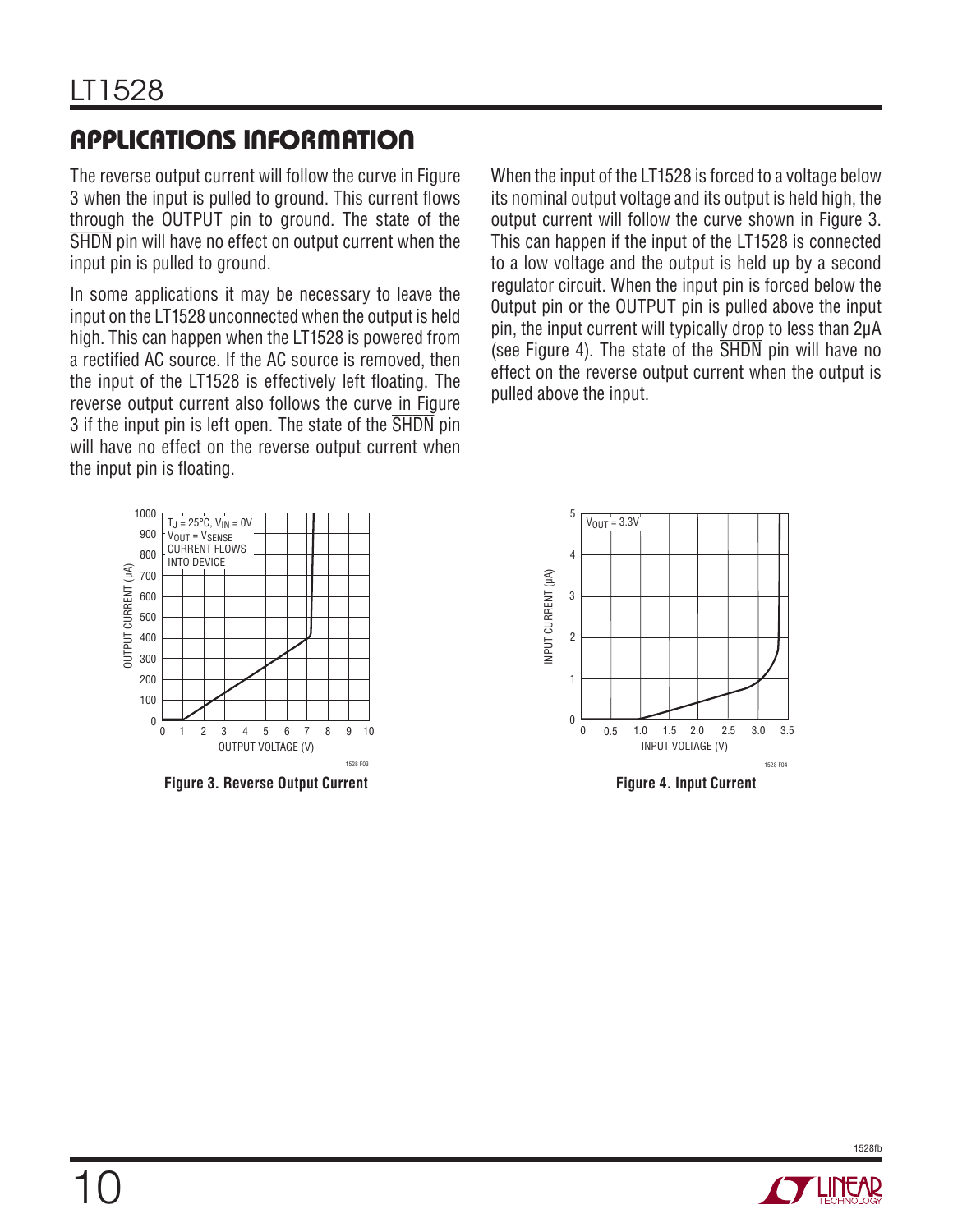#### **PACKAGE DESCRIPTION**



**Q Package 5-Lead Plastic DD Pak** (Reference LTC DWG # 05-08-1461)